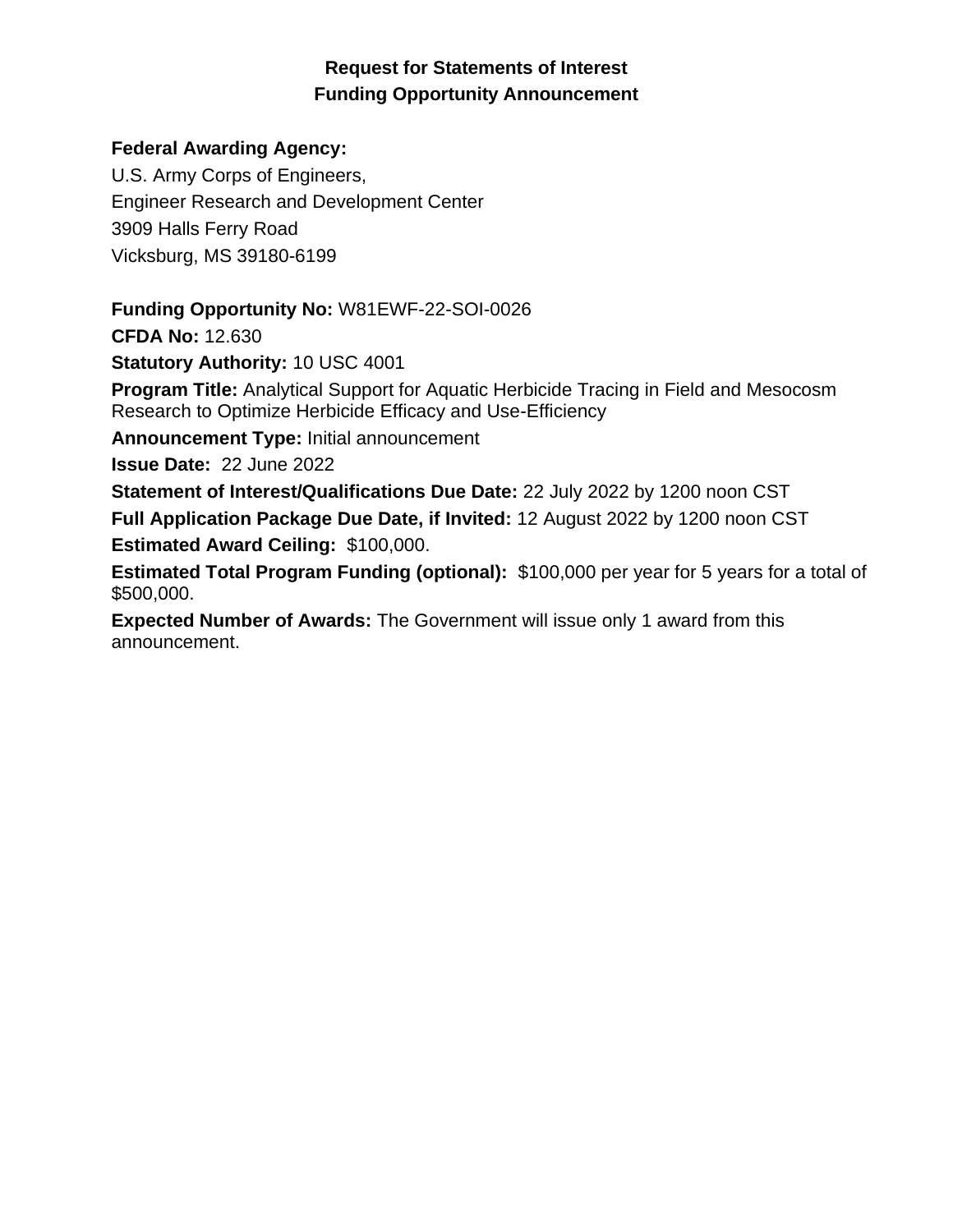# **Section I: Funding Opportunity Description**

#### **Background:**

Aquatic herbicides are a critical component for invasive plant management in public waters of the United States. However, environmentally compatible use of these products can require rapid residue analysis of herbicides registered for aquatic sites, both within and outside of treatment areas. Recently, there has been increased interest in establishing residue data profiles for all of the USEPA registered aquatic herbicides in order to address questions related to herbicide effectiveness, persistence and degradation in the aquatic environment, and impacts on non-target organisms. Consequently, water resource managers, scientists, and the regulatory community would greatly benefit from a cost-effective, third-party laboratory partner that could provide accurate, rapid, and cost-effective assessment of herbicide residues in water, and how that information is linked to herbicide use patterns. This analytical capability would enhance decisions for using aquatic herbicides, based on sound science, and provide timely information on potential interactions of aquatic pesticide residues with agricultural and drinking water intakes as related to human health issues. In addition to operational field programs, this service will be invaluable to research projects that need rapid turnaround of herbicide residues to support results of experiments refining application rates to improve species-selective control of invasive plants. Moreover, these data will provide a more complete understanding of site-specific fate and dissipation processes following applications and documenting realistic impacts on target and non-target organisms in and near treatment areas.

#### **Brief Description of Anticipated Work:**

The following objective summarizes the work for a maximum of two unique, stand-alone projects. Over the life of the cooperative agreement (5 years), it is anticipated that 2 projects would be completed.

**Objective 1: Develop analytical protocols.** Investigator will collaborate with ERDC researchers to develop sampling, preservation, and analytical protocols for multiple projects to determine aqueous herbicide residues. This will include analytical protocols for registered aquatic herbicides including but not limited to: 2,4-D, bispyribac, carfentrazone, copper, diquat, endothall, florpyrauxifen-benzyl, flumioxazin, fluridone, glyphosate, imazamox, imazapyr, penoxsulam, topramezone, and triclopyr. Access to laboratory equipment such as liquid and gas chromatography-mass spectrometry, liquid chromatography-UV detection, immunoassays, and ultra-high performance liquid chromatography is required. All analytical protocols must comply with accepted US standards as required by the USEPA Offices of Pesticides and Water.

**Objective 2: Sample processing, data analysis, and technical transfer.** Water, sediment, or plant tissue samples will be collected by ERDC researchers, preserved, and transferred to the investigator for preparation, extraction, and quantification. Data provided by investigator(s) will be incorporated into ERDC reports and peer reviewed scientific literature to provide guidance on herbicide deposition and dissipation in the aquatic environmental.

All data shall be incorporated in a report using peer-review publication format. Status and draft reports shall be submitted for ERDC review on a quarterly basis. Electronic raw data files for each project will be stored at the analytical laboratory facility while ensuring integrity of the files, with copies of each data file being provided to the ERDC on a regular basis. These data cannot be shared with outside parties unless agreed upon by the ERDC.

#### **Public Benefit:**

These data will benefit the general public through development of more efficient and cost-effective herbicide application techniques to mitigate environmental and economic impacts caused by invasive aquatic plants. Consequently, reduced occupancy of freshwater resources by invasive aquatic plants will allow greater public recreational use, reduced negative impacts to fish and wildlife habitat (including threatened and endangered species), increased navigation and access, reduced risk of flooding, and enhanced water management for hydropower.

#### **Section II: Award Information**

Responses to this Request for Statements of Interest will be used to identify potential investigators for studies to be sponsored by the Engineer Research and Development Center for aqueous herbicide residue analyses. The estimated level of funding for the base period is approximately \$100,000. Additional funds of \$100,000 for 4 additional years may be available, providing the potential funding of \$500,000 over 5 years to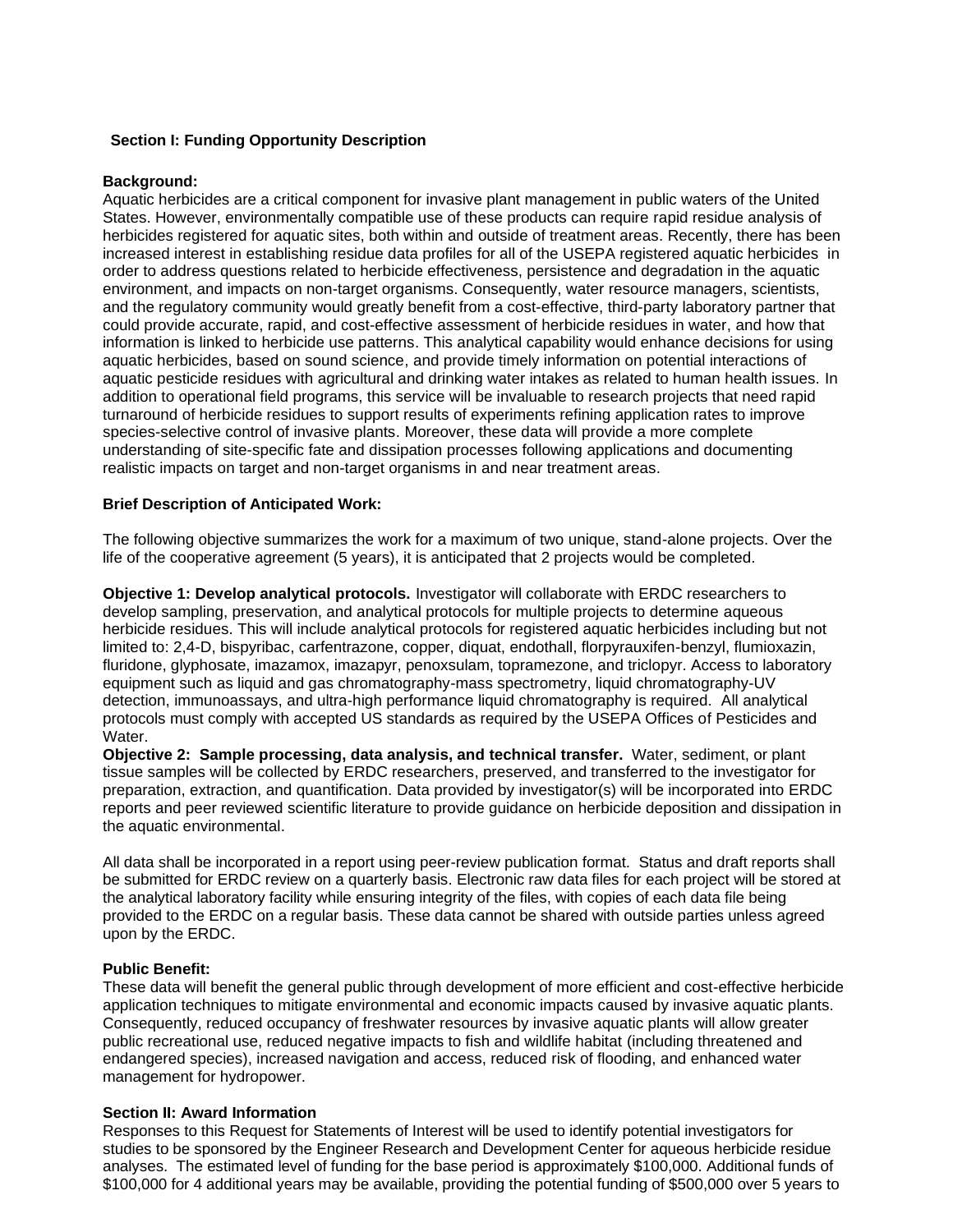the successful Recipient/Awardee.

#### **Government Involvement:**

ERDC researchers will work with the selected investigator to develop research protocols for sample collection, data analysis, and preparing technical reports, and peer reviewed journal articles. ERDC will provide technical review of all products and co-author journal articles and facilitate and participate in coordination and meetings with local, state and Federal agencies as needed to disseminate results from these studies. Travel to/from the project location site and/or presentation venues will be the responsibility of the investigator(s).

#### **Section III: Eligibility Information**

- 1. Eligible Applicants This opportunity is restricted to non-Federal partners of the Gulf Coast Cooperative Ecosystems Studies Unit (CESU).
- 2. Cost Sharing This action will be 100% funded by USACE.

#### **Section IV: Application and Submission Information – Two Phase Process**

#### **Phase I: Submission of a Statement of Interest/Qualifications.**

- 1. Materials Requested for Statement of Interest/Qualifications:
	- a. Please provide the following via e-mail attachment to: [Kisha.M.Craig@usace.army.mil](mailto:Kisha.M.Craig@usace.army.mil) (Maximum length: 2 pages, single-spaced 12 pt. font).
		- 1. Name, Organization and Contact Information
		- 2. Brief Statement of Qualifications (including):
			- Biographical Sketch,
			- Relevant past projects and clients with brief descriptions of these projects,
			- Staff, faculty or students available to work on this project and their areas of expertise,
			- Any brief description of capabilities to successfully complete the project you may wish to add (e.g., equipment, laboratory facilities, greenhouse facilities, field facilities, etc.).

Note: A proposed budget is NOT requested at this time.

The administrative point of contact is Kisha M. Craig, 601-634-5397; [Kisha.M.Craig@usace.army.mil](mailto:Kisha.M.Craig@usace.army.mil)

2. Statement of Interest/Qualifications shall be submitted NO LATER THAN 22 July 2022

Based on a review of the Statements of Interest received, an investigator or investigators will be invited to move to Phase II which is to prepare a full study proposal. Statements will be evaluated based on the investigator's specific experience and capabilities in areas related to the study requirements.

#### **Phase II: Submission of a complete application package to include a full technical proposal including budget, if invited.**

1. Address to Request Application Package

The complete funding opportunity announcement, application forms, and instructions are available for download at Grants.gov.

The administrative point of contact is Kisha M. Craig, 601-634-5397; [Kisha.M.Craig@usace.army.mil](mailto:Kisha.M.Craig@usace.army.mil)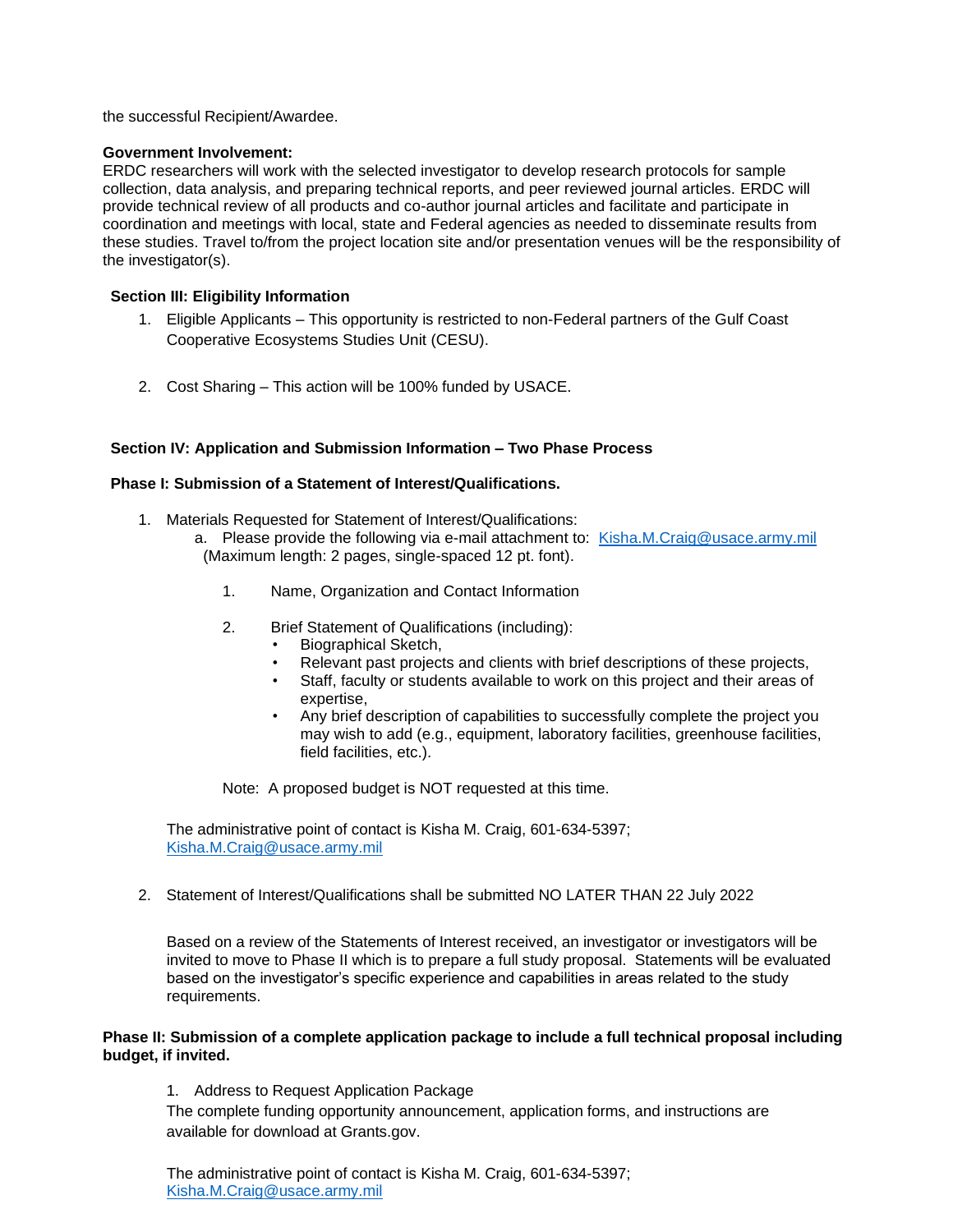# 2. Content and Form of Application Submission

All mandatory forms and any applicable optional forms must be completed in accordance with the instructions on the forms and the additional instructions below.

- a. SF 424 R&R Application for Federal Assistance
- b. Full Technical Proposal Discussion of the nature and scope of the research and technical approach. Additional information on prior work in this area, descriptions of available equipment, data and facilities, and resumes of personnel who will be participating in this effort should also be included.
- c. Cost Proposal/Budget Clear, concise, and accurate cost proposals reflect the offeror's financial plan for accomplishing the effort contained in the technical proposal. As part of its cost proposal, the offeror shall submit cost element breakdowns in sufficient detail so that a reasonableness determination can be made. The SF 424 Research & Related Budget Form can be used as a guide but is required if the subrecipient uses it. The cost breakdown should include the following, if applicable:
	- 1. Direct Labor: Direct labor should be detailed by level of effort (i.e. numbers of hours, etc.) of each labor category and the applicable labor rate. The source of labor rates shall be identified and verified. If rates are estimated, please provide the historical based used and clearly identify all escalation applied to derive the proposed rates.
	- 2. Fringe Benefit Rates: The source of fringe benefit rate shall be identified and verified.
	- 3. Travel: Travel costs must include a purpose and breakdown per trip to include destination, number of travelers, and duration.
	- 4. Materials/Equipment: List all material/equipment items by type and kind with associated costs and advise if the costs are based on vendor quotes and/or engineering estimates; provide copies of vendor quotes and/or catalog pricing data.
	- 5. Subrecipient costs: Submit all subrecipient proposals and analyses. Provide the method of selection used to determine the subrecipient.
	- 6. Tuition: Provide details and verification for any tuition amounts proposed.
	- 7. Indirect Costs: Currently the negotiated indirect rate for awards through the CESU is 17.5%.
	- 8. Any other proposed costs: The source should be identified and verified.
- 3. Application package shall be submitted NO LATER THAN 12 August 2022

#### 4. Submission Instructions

Applications may be submitted by e-mail, or Grants.gov. Choose ONE of the following submission methods:

a. E-mail:

Format all documents to print on Letter (8  $\frac{1}{2}$  x 11") paper. E-mail proposal to [Kisha.M.Craig@usace.army.mil](mailto:Kisha.M.Craig@usace.army.mil)

# b. Grants.gov: [https://www.grants.gov/:](https://www.grants.gov/)

Applicants are not required to submit proposals through Grants.gov. However, if applications are submitted via the internet, applicants are responsible for ensuring that their Grants.gov proposal submission is received in its entirety.

All applicants choosing to use Grants.gov to submit proposals must be registered and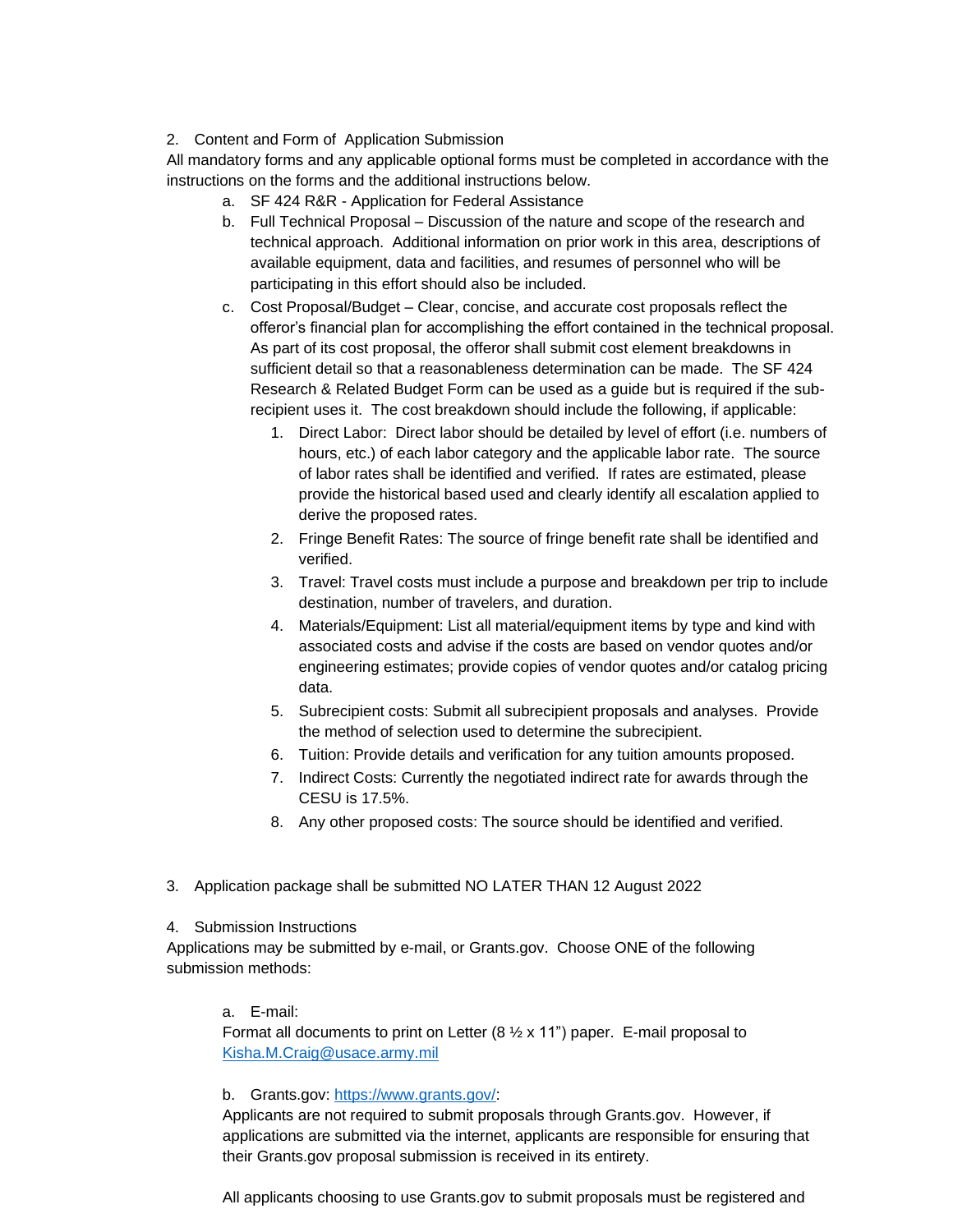have and account with Grants.gov. It may take up to three weeks to complete Grants.gov registration. For more information on registration, go to [https://www.grants.gov/web/grants/applicants.html.](https://www.grants.gov/web/grants/applicants.html)

#### **Section V: Application Review Information**

1. **Peer or Scientific Review Criteria:** In accordance with DoDGARs 22.315(c), an impartial peer review will be conducted. Subject to funding availability, all proposals will be reviewed using the criteria listed below (technical and cost/price). All proposals will be evaluated under the following two criteria which are of descending importance.

# a. **Technical (items i. and ii. are of equal importance):**

- i. Technical merits of proposed R&D.
- ii. Potential relationship of proposed R&D to DoD missions.
- b. **Cost/Price:** Overall realism of the proposed costs will be evaluated.

# 2. **Review and Selection Process**

a. **Categories:** Based on the Peer or Scientific Review, proposals will be categorized as Selectable or Not Selectable (see definitions below). The selection of the source for award will be based on the Peer or Scientific Review, as well as importance to agency programs and funding availability.

- i. **Selectable:** Proposals are recommended for acceptance if sufficient funding is available.
- ii. **Not Selectable:** Even if sufficient funding existed, the proposal should not be funded.

Note: The Government reserves the right to award some, all, or none of proposals. When the Government elects to award only a part of a proposal, the selected part may be categorized as Selectable, though the proposal as a whole may not merit such a categorization.

b. No other criteria will be used.

c. Prior to award of a potentially successful offer, the Grants Officer will make a determination regarding price reasonableness.

# **Section VI: Award Administration Information**

1. Award Notices

Written notice of award will be given in conjunction with issuance of a cooperative agreement signed by a Grants Officer. The cooperative agreement will contain the effective date of the agreement, the period of performance, funding information, and all terms and conditions. The recipient is required to sign and return the document before work under the agreement commences. **Work described in this announcement SHALL NOT begin without prior authorization from a Grants Officer.**

2. Administrative Requirements

The cooperative agreement issued as a result of this announcement is subject to the administrative requirements in 2 CFR Subtitle A; 2 CFR Subtitle B, Ch. XI, Part 1103; and 32 CFR Subchapter C, except Parts 32 and 33.

3. Reporting

See 2 CFR Sections 200.327 for financial reporting requirements, 200.328 for performance reporting requirements, and 200.329 for real property reporting requirements.